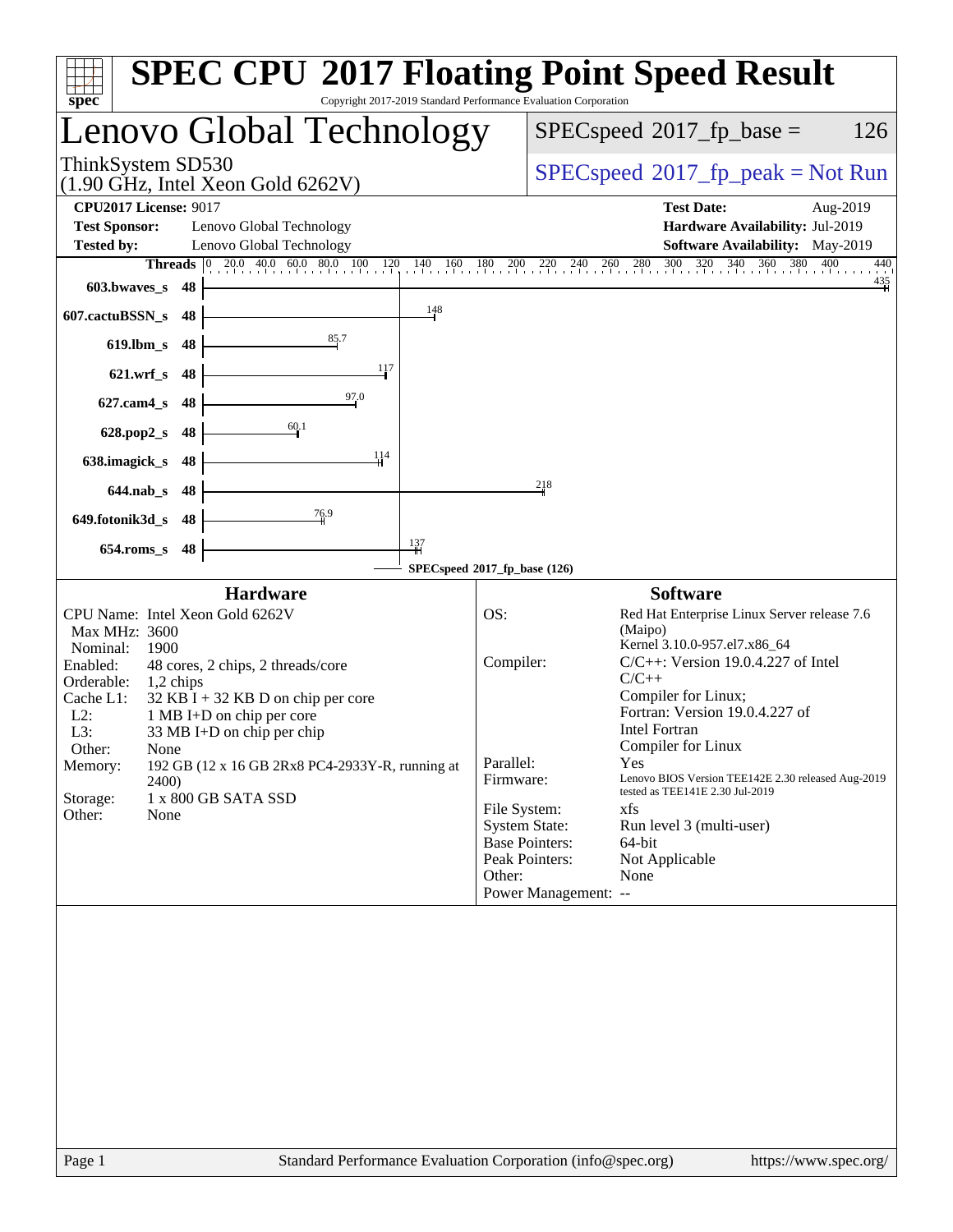

### **[SPEC CPU](http://www.spec.org/auto/cpu2017/Docs/result-fields.html#SPECCPU2017FloatingPointSpeedResult)[2017 Floating Point Speed Result](http://www.spec.org/auto/cpu2017/Docs/result-fields.html#SPECCPU2017FloatingPointSpeedResult)** Copyright 2017-2019 Standard Performance Evaluation Corporation

# Lenovo Global Technology

(1.90 GHz, Intel Xeon Gold 6262V)

 $SPEC speed^{\circ}2017\_fp\_base = 126$ 

# ThinkSystem SD530  $SPECspeed^{\circ}2017_fp\_peak = Not Run$  $SPECspeed^{\circ}2017_fp\_peak = Not Run$

**[Test Sponsor:](http://www.spec.org/auto/cpu2017/Docs/result-fields.html#TestSponsor)** Lenovo Global Technology **[Hardware Availability:](http://www.spec.org/auto/cpu2017/Docs/result-fields.html#HardwareAvailability)** Jul-2019 **[Tested by:](http://www.spec.org/auto/cpu2017/Docs/result-fields.html#Testedby)** Lenovo Global Technology **[Software Availability:](http://www.spec.org/auto/cpu2017/Docs/result-fields.html#SoftwareAvailability)** May-2019

**[CPU2017 License:](http://www.spec.org/auto/cpu2017/Docs/result-fields.html#CPU2017License)** 9017 **[Test Date:](http://www.spec.org/auto/cpu2017/Docs/result-fields.html#TestDate)** Aug-2019

### **[Results Table](http://www.spec.org/auto/cpu2017/Docs/result-fields.html#ResultsTable)**

|                                    | <b>Base</b>                 |                |                |                |       |                | <b>Peak</b> |                |                |              |                |              |                |              |
|------------------------------------|-----------------------------|----------------|----------------|----------------|-------|----------------|-------------|----------------|----------------|--------------|----------------|--------------|----------------|--------------|
| <b>Benchmark</b>                   | <b>Threads</b>              | <b>Seconds</b> | Ratio          | <b>Seconds</b> | Ratio | <b>Seconds</b> | Ratio       | <b>Threads</b> | <b>Seconds</b> | <b>Ratio</b> | <b>Seconds</b> | <b>Ratio</b> | <b>Seconds</b> | <b>Ratio</b> |
| 603.bwayes s                       | 48                          | 135            | 437            | 136            | 435   | 136            | 435         |                |                |              |                |              |                |              |
| 607.cactuBSSN s                    | 48                          | 113            | 148            | 113            | 148   | 113            | 147         |                |                |              |                |              |                |              |
| $619.$ lbm s                       | 48                          | 61.1           | 85.7           | 61.1           | 85.7  | 61.1           | 85.7        |                |                |              |                |              |                |              |
| $621.wrf$ s                        | 48                          | 113            | 117            | 113            | 117   | 114            | 116         |                |                |              |                |              |                |              |
| $627$ .cam4 s                      | 48                          | 91.4           | 97.0           | 90.6           | 97.8  | 91.4           | 96.9        |                |                |              |                |              |                |              |
| $628.pop2_s$                       | 48                          | <u>198</u>     | 60.1           | 196            | 60.7  | 198            | 59.8        |                |                |              |                |              |                |              |
| 638.imagick_s                      | 48                          | 127            | 114            | 126            | 114   | 129            | 112         |                |                |              |                |              |                |              |
| $644$ .nab s                       | 48                          | 80.3           | 218            | 80.3           | 218   | 80.7           | 217         |                |                |              |                |              |                |              |
| 649.fotonik3d s                    | 48                          | <u> 119</u>    | 76.9           | 121            | 75.5  | 118            | 77.3        |                |                |              |                |              |                |              |
| $654$ .roms s                      | 48                          | 116            | 135            | 113            | 139   | <b>115</b>     | <u>137</u>  |                |                |              |                |              |                |              |
| $SPECspeed*2017_fp\_base =$<br>126 |                             |                |                |                |       |                |             |                |                |              |                |              |                |              |
|                                    | $SPECspeed*2017_fp\_peak =$ |                | <b>Not Run</b> |                |       |                |             |                |                |              |                |              |                |              |

Results appear in the [order in which they were run.](http://www.spec.org/auto/cpu2017/Docs/result-fields.html#RunOrder) Bold underlined text [indicates a median measurement](http://www.spec.org/auto/cpu2017/Docs/result-fields.html#Median).

### **[Operating System Notes](http://www.spec.org/auto/cpu2017/Docs/result-fields.html#OperatingSystemNotes)**

Stack size set to unlimited using "ulimit -s unlimited"

## **[General Notes](http://www.spec.org/auto/cpu2017/Docs/result-fields.html#GeneralNotes)**

Environment variables set by runcpu before the start of the run: KMP\_AFFINITY = "granularity=fine,compact,1,0" LD\_LIBRARY\_PATH = "/home/cpu2017-1.0.5-ic19.0u4/lib/intel64" OMP\_STACKSIZE = "192M"

 Binaries compiled on a system with 1x Intel Core i9-799X CPU + 32GB RAM memory using Redhat Enterprise Linux 7.5 Transparent Huge Pages enabled by default Prior to runcpu invocation Filesystem page cache synced and cleared with: sync; echo 3> /proc/sys/vm/drop\_caches NA: The test sponsor attests, as of date of publication, that CVE-2017-5754 (Meltdown) is mitigated in the system as tested and documented. Yes: The test sponsor attests, as of date of publication, that CVE-2017-5753 (Spectre variant 1) is mitigated in the system as tested and documented. Yes: The test sponsor attests, as of date of publication, that CVE-2017-5715 (Spectre variant 2) is mitigated in the system as tested and documented. Yes: The test sponsor attests, as of date of publication, that CVE-2018-3640 (Spectre variant 3a) is mitigated in the system as tested and documented. Yes: The test sponsor attests, as of date of publication, that CVE-2018-3639 (Spectre variant 4) is mitigated in the system as tested and documented.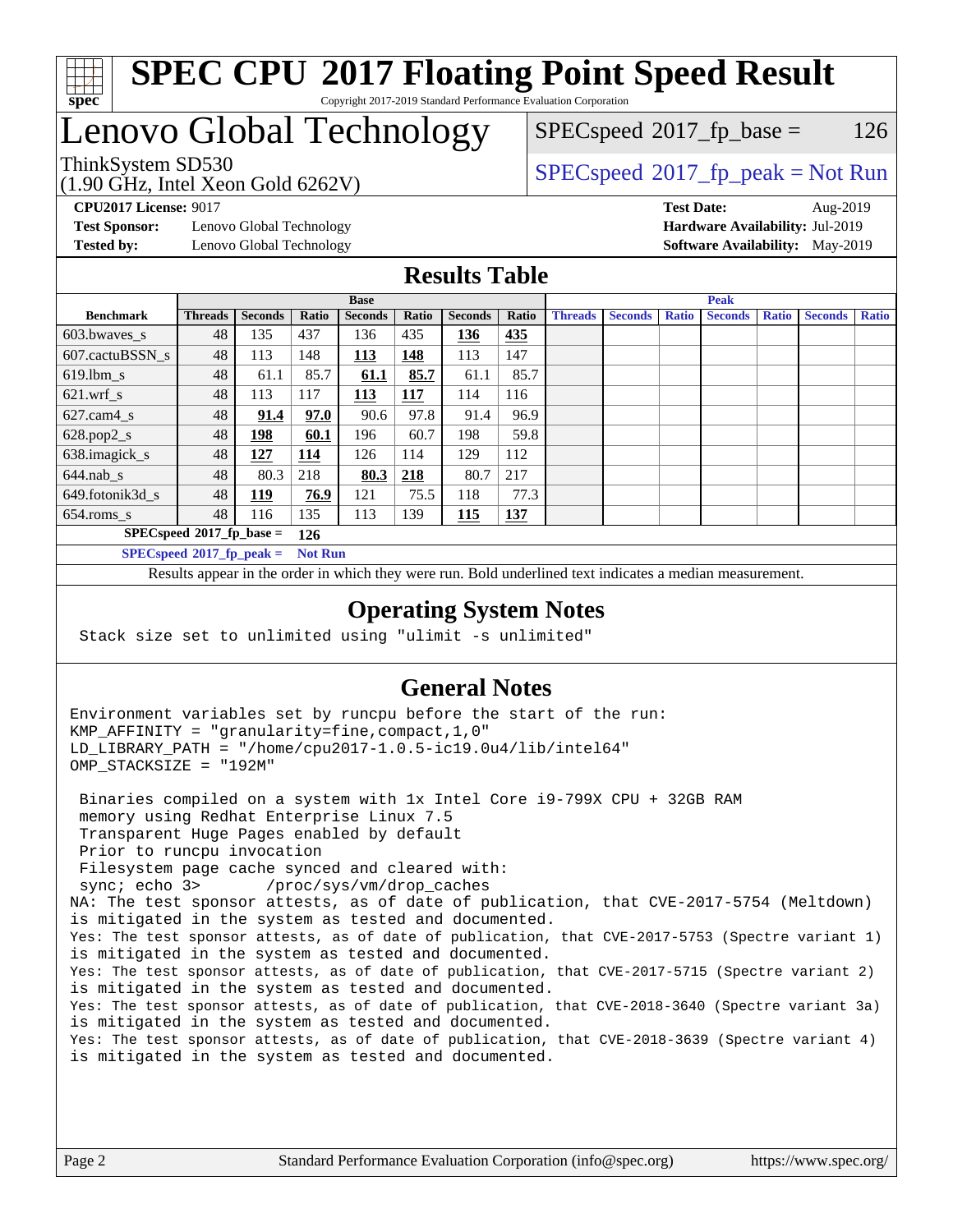| $spec^*$                                                                         | Copyright 2017-2019 Standard Performance Evaluation Corporation |                                                                                    |                                 |          |
|----------------------------------------------------------------------------------|-----------------------------------------------------------------|------------------------------------------------------------------------------------|---------------------------------|----------|
| Lenovo Global Technology                                                         |                                                                 | $SPEC speed^{\circ}2017$ _fp_base =                                                |                                 | 126      |
| ThinkSystem SD530<br>$(1.90 \text{ GHz}, \text{Intel Xeon Gold } 6262 \text{V})$ |                                                                 | $SPEC speed^{\circ}2017\_fp\_peak = Not Run$                                       |                                 |          |
| <b>CPU2017 License: 9017</b>                                                     |                                                                 | <b>Test Date:</b>                                                                  |                                 | Aug-2019 |
| <b>Test Sponsor:</b><br>Lenovo Global Technology                                 |                                                                 |                                                                                    | Hardware Availability: Jul-2019 |          |
| <b>Tested by:</b><br>Lenovo Global Technology                                    |                                                                 |                                                                                    | Software Availability: May-2019 |          |
|                                                                                  | <b>Platform Notes</b>                                           |                                                                                    |                                 |          |
| BIOS configuration:                                                              |                                                                 |                                                                                    |                                 |          |
| Choose Operating Mode set to Maximum Performance                                 |                                                                 |                                                                                    |                                 |          |
| Choose Operating Mode set to Custom Mode<br>C-States set to Legacy               |                                                                 |                                                                                    |                                 |          |
| C1 Enhanced Mode set to Enable                                                   |                                                                 |                                                                                    |                                 |          |
| Adjacent Cache Prefetch set to Disable                                           |                                                                 |                                                                                    |                                 |          |
| Sysinfo program /home/cpu2017-1.0.5-ic19.0u4/bin/sysinfo                         |                                                                 |                                                                                    |                                 |          |
| Rev: r5974 of 2018-05-19 9bcde8f2999c33d61f64985e45859ea9                        |                                                                 |                                                                                    |                                 |          |
| running on localhost.localdomain Fri Aug 9 08:18:25 2019                         |                                                                 |                                                                                    |                                 |          |
| SUT (System Under Test) info as seen by some common utilities.                   |                                                                 |                                                                                    |                                 |          |
| For more information on this section, see                                        |                                                                 |                                                                                    |                                 |          |
|                                                                                  | https://www.spec.org/cpu2017/Docs/config.html#sysinfo           |                                                                                    |                                 |          |
|                                                                                  |                                                                 |                                                                                    |                                 |          |
| From /proc/cpuinfo                                                               | model name: $Intel(R)$ Xeon(R) Gold 6262V CPU @ 1.90GHz         |                                                                                    |                                 |          |
| "physical id"s (chips)<br>2                                                      |                                                                 |                                                                                    |                                 |          |
| 96 "processors"                                                                  |                                                                 |                                                                                    |                                 |          |
|                                                                                  |                                                                 |                                                                                    |                                 |          |
|                                                                                  |                                                                 | cores, siblings (Caution: counting these is hw and system dependent. The following |                                 |          |
|                                                                                  |                                                                 | excerpts from /proc/cpuinfo might not be reliable. Use with caution.)              |                                 |          |
| cpu cores $: 24$                                                                 |                                                                 |                                                                                    |                                 |          |
| siblings : 48                                                                    |                                                                 | physical 0: cores 0 1 2 3 4 5 8 9 10 11 12 13 16 17 18 19 20 21 24 25 26 27 28 29  |                                 |          |
|                                                                                  |                                                                 | physical 1: cores 0 1 2 3 4 5 8 9 10 11 12 13 16 17 18 19 20 21 24 25 26 27 28 29  |                                 |          |
|                                                                                  |                                                                 |                                                                                    |                                 |          |
| From lscpu:                                                                      |                                                                 |                                                                                    |                                 |          |
| Architecture:<br>$CPU$ op-mode( $s$ ):                                           | x86_64<br>$32$ -bit, $64$ -bit                                  |                                                                                    |                                 |          |
| Byte Order:                                                                      | Little Endian                                                   |                                                                                    |                                 |          |
| CPU(s):                                                                          | 96                                                              |                                                                                    |                                 |          |
| On-line CPU(s) list:                                                             | $0 - 95$                                                        |                                                                                    |                                 |          |
| Thread(s) per core:                                                              | 2                                                               |                                                                                    |                                 |          |
| Core(s) per socket:<br>Socket(s):                                                | 24<br>2                                                         |                                                                                    |                                 |          |
| NUMA $node(s)$ :                                                                 | $\overline{a}$                                                  |                                                                                    |                                 |          |
| Vendor ID:                                                                       | GenuineIntel                                                    |                                                                                    |                                 |          |
| CPU family:                                                                      | 6                                                               |                                                                                    |                                 |          |
| Model:                                                                           | 85                                                              |                                                                                    |                                 |          |
| Model name:                                                                      | 7                                                               | $Intel(R) Xeon(R) Gold 6262V CPU @ 1.90GHz$                                        |                                 |          |
| Stepping:<br>CPU MHz:                                                            | 1900.000                                                        |                                                                                    |                                 |          |
| BogoMIPS:                                                                        | 3800.00                                                         |                                                                                    |                                 |          |
| Virtualization:                                                                  | $VT - x$                                                        |                                                                                    |                                 |          |
| L1d cache:                                                                       | 32K                                                             |                                                                                    |                                 |          |
| Lli cache:                                                                       | 32K                                                             |                                                                                    |                                 |          |
| $L2$ cache:<br>L3 cache:                                                         | 1024K<br>33792K                                                 |                                                                                    |                                 |          |
|                                                                                  |                                                                 |                                                                                    |                                 |          |
|                                                                                  | (Continued on next page)                                        |                                                                                    |                                 |          |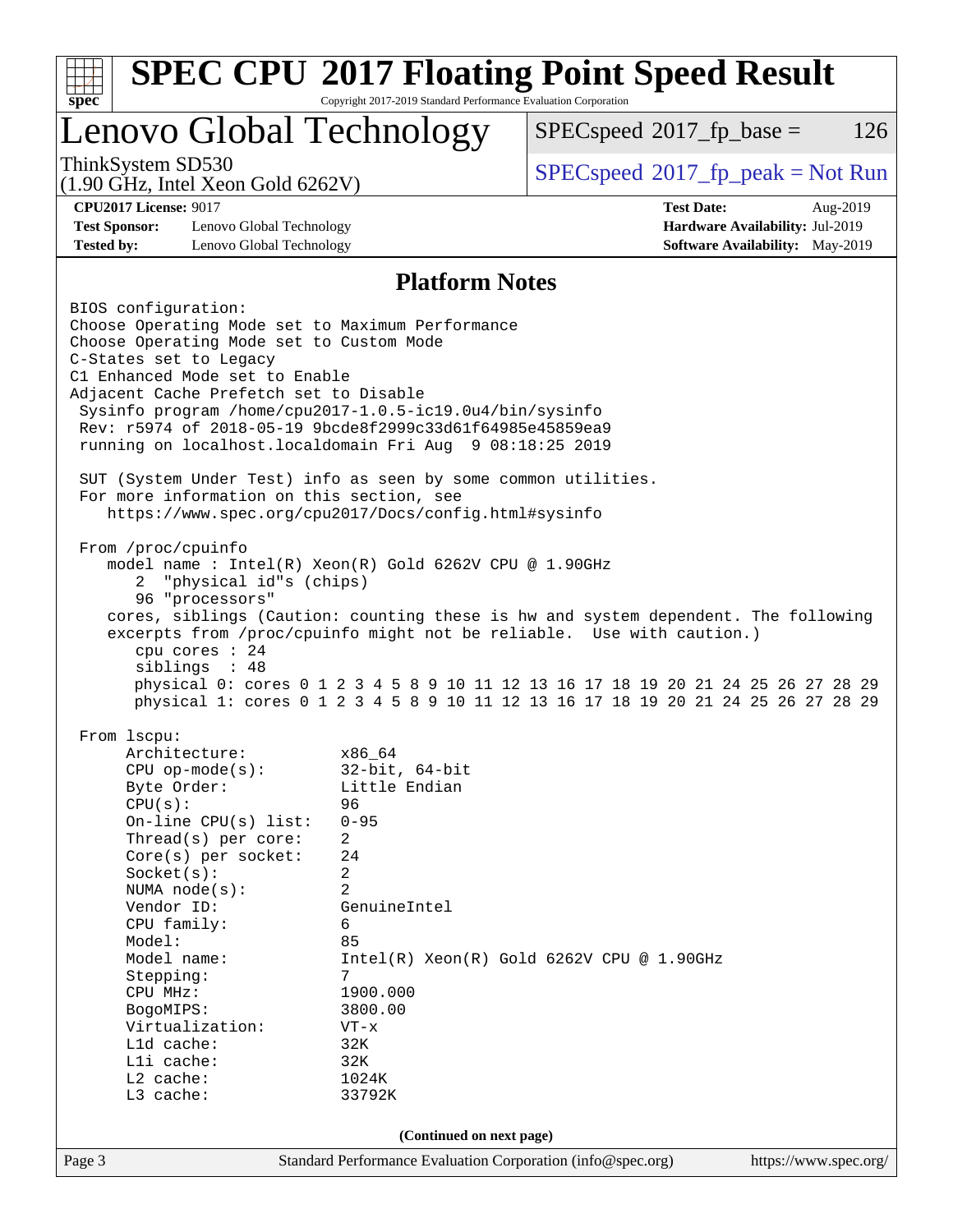| <b>SPEC CPU®2017 Floating Point Speed Result</b><br>Copyright 2017-2019 Standard Performance Evaluation Corporation                                                                                                                                                                                                                                                                                                                                                                                                                                                                                                                                                                                                                                                                                                                                                                                                                                                                                                                                                                                                                                                                                                                                                                                                                                                                                                                                                                                                                                                                                                                                                                                                                                                                                                                                                                                                                                                                                                                   |                                                               |
|---------------------------------------------------------------------------------------------------------------------------------------------------------------------------------------------------------------------------------------------------------------------------------------------------------------------------------------------------------------------------------------------------------------------------------------------------------------------------------------------------------------------------------------------------------------------------------------------------------------------------------------------------------------------------------------------------------------------------------------------------------------------------------------------------------------------------------------------------------------------------------------------------------------------------------------------------------------------------------------------------------------------------------------------------------------------------------------------------------------------------------------------------------------------------------------------------------------------------------------------------------------------------------------------------------------------------------------------------------------------------------------------------------------------------------------------------------------------------------------------------------------------------------------------------------------------------------------------------------------------------------------------------------------------------------------------------------------------------------------------------------------------------------------------------------------------------------------------------------------------------------------------------------------------------------------------------------------------------------------------------------------------------------------|---------------------------------------------------------------|
| spec <sup>®</sup><br>Lenovo Global Technology                                                                                                                                                                                                                                                                                                                                                                                                                                                                                                                                                                                                                                                                                                                                                                                                                                                                                                                                                                                                                                                                                                                                                                                                                                                                                                                                                                                                                                                                                                                                                                                                                                                                                                                                                                                                                                                                                                                                                                                         | 126<br>$SPEC speed^{\circ}2017\_fp\_base =$                   |
| ThinkSystem SD530<br>$(1.90 \text{ GHz}, \text{Intel Xeon Gold } 6262 \text{V})$                                                                                                                                                                                                                                                                                                                                                                                                                                                                                                                                                                                                                                                                                                                                                                                                                                                                                                                                                                                                                                                                                                                                                                                                                                                                                                                                                                                                                                                                                                                                                                                                                                                                                                                                                                                                                                                                                                                                                      | $SPEC speed@2017_fp\_peak = Not Run$                          |
| <b>CPU2017 License: 9017</b>                                                                                                                                                                                                                                                                                                                                                                                                                                                                                                                                                                                                                                                                                                                                                                                                                                                                                                                                                                                                                                                                                                                                                                                                                                                                                                                                                                                                                                                                                                                                                                                                                                                                                                                                                                                                                                                                                                                                                                                                          | <b>Test Date:</b><br>Aug-2019                                 |
| <b>Test Sponsor:</b><br>Lenovo Global Technology                                                                                                                                                                                                                                                                                                                                                                                                                                                                                                                                                                                                                                                                                                                                                                                                                                                                                                                                                                                                                                                                                                                                                                                                                                                                                                                                                                                                                                                                                                                                                                                                                                                                                                                                                                                                                                                                                                                                                                                      | Hardware Availability: Jul-2019                               |
| <b>Tested by:</b><br>Lenovo Global Technology                                                                                                                                                                                                                                                                                                                                                                                                                                                                                                                                                                                                                                                                                                                                                                                                                                                                                                                                                                                                                                                                                                                                                                                                                                                                                                                                                                                                                                                                                                                                                                                                                                                                                                                                                                                                                                                                                                                                                                                         | Software Availability: May-2019                               |
| <b>Platform Notes (Continued)</b>                                                                                                                                                                                                                                                                                                                                                                                                                                                                                                                                                                                                                                                                                                                                                                                                                                                                                                                                                                                                                                                                                                                                                                                                                                                                                                                                                                                                                                                                                                                                                                                                                                                                                                                                                                                                                                                                                                                                                                                                     |                                                               |
| NUMA $node0$ $CPU(s)$ :<br>$0 - 23, 48 - 71$<br>$24 - 47, 72 - 95$<br>NUMA $node1$ $CPU(s):$<br>Flagg:<br>pat pse36 clflush dts acpi mmx fxsr sse sse2 ss ht tm pbe syscall nx pdpe1gb rdtscp<br>lm constant_tsc art arch_perfmon pebs bts rep_good nopl xtopology nonstop_tsc<br>aperfmperf eagerfpu pni pclmulqdq dtes64 monitor ds_cpl vmx smx est tm2 ssse3 sdbg<br>fma cx16 xtpr pdcm pcid dca sse4_1 sse4_2 x2apic movbe popcnt tsc_deadline_timer aes<br>xsave avx f16c rdrand lahf_lm abm 3dnowprefetch epb cat_13 cdp_13 intel_ppin<br>intel_pt ssbd mba ibrs ibpb stibp ibrs_enhanced tpr_shadow vnmi flexpriority ept<br>vpid fsgsbase tsc_adjust bmil hle avx2 smep bmi2 erms invpcid rtm cqm mpx rdt_a<br>avx512f avx512dq rdseed adx smap clflushopt clwb avx512cd avx512bw avx512vl xsaveopt<br>xsavec xgetbv1 cqm_llc cqm_occup_llc cqm_mbm_total cqm_mbm_local dtherm ida arat pln<br>pts pku ospke avx512_vnni spec_ctrl intel_stibp flush_lld arch_capabilities<br>/proc/cpuinfo cache data<br>cache size : 33792 KB<br>From numactl --hardware WARNING: a numactl 'node' might or might not correspond to a<br>physical chip.<br>$available: 2 nodes (0-1)$<br>node 0 cpus: 0 1 2 3 4 5 6 7 8 9 10 11 12 13 14 15 16 17 18 19 20 21 22 23 48 49 50 51<br>52 53 54 55 56 57 58 59 60 61 62 63 64 65 66 67 68 69 70 71<br>node 0 size: 97966 MB<br>node 0 free: 90561 MB<br>node 1 cpus: 24 25 26 27 28 29 30 31 32 33 34 35 36 37 38 39 40 41 42 43 44 45 46 47 72<br>73 74 75 76 77 78 79 80 81 82 83 84 85 86 87 88 89 90 91 92 93 94 95<br>node 1 size: 98304 MB<br>node 1 free: 95747 MB<br>node distances:<br>$\Omega$<br>node<br>1<br>0: 10 21<br>1:<br>21<br>10<br>From /proc/meminfo<br>MemTotal:<br>197688516 kB<br>HugePages_Total:<br>$\mathbf 0$<br>Hugepagesize:<br>2048 kB<br>From /etc/*release* /etc/*version*<br>os-release:<br>NAME="Red Hat Enterprise Linux Server"<br>VERSION="7.6 (Maipo)"<br>$ID="rhe1"$<br>ID_LIKE="fedora"<br>VARIANT="Server"<br>VARIANT_ID="server"<br>VERSION_ID="7.6" | fpu vme de pse tsc msr pae mce cx8 apic sep mtrr pge mca cmov |
| (Continued on next page)                                                                                                                                                                                                                                                                                                                                                                                                                                                                                                                                                                                                                                                                                                                                                                                                                                                                                                                                                                                                                                                                                                                                                                                                                                                                                                                                                                                                                                                                                                                                                                                                                                                                                                                                                                                                                                                                                                                                                                                                              |                                                               |
| Standard Performance Evaluation Corporation (info@spec.org)<br>Page 4                                                                                                                                                                                                                                                                                                                                                                                                                                                                                                                                                                                                                                                                                                                                                                                                                                                                                                                                                                                                                                                                                                                                                                                                                                                                                                                                                                                                                                                                                                                                                                                                                                                                                                                                                                                                                                                                                                                                                                 | https://www.spec.org/                                         |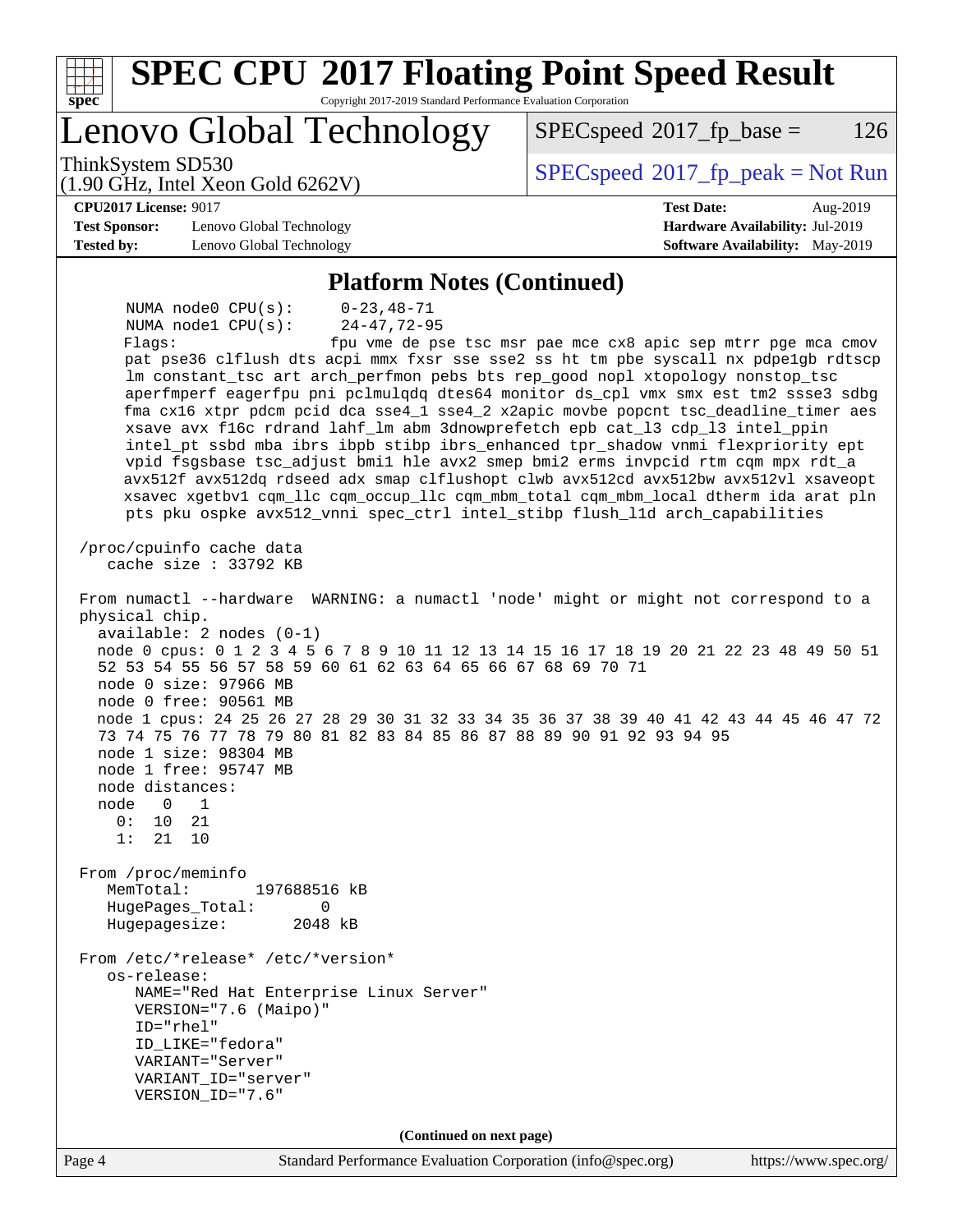

### **[SPEC CPU](http://www.spec.org/auto/cpu2017/Docs/result-fields.html#SPECCPU2017FloatingPointSpeedResult)[2017 Floating Point Speed Result](http://www.spec.org/auto/cpu2017/Docs/result-fields.html#SPECCPU2017FloatingPointSpeedResult)** Copyright 2017-2019 Standard Performance Evaluation Corporation

Lenovo Global Technology

 $SPECspeed^{\circledcirc}2017_fp\_base = 126$  $SPECspeed^{\circledcirc}2017_fp\_base = 126$ 

(1.90 GHz, Intel Xeon Gold 6262V)

ThinkSystem SD530  $SPECspeed^{\circ}2017$  $SPECspeed^{\circ}2017$ \_fp\_peak = Not Run

**[CPU2017 License:](http://www.spec.org/auto/cpu2017/Docs/result-fields.html#CPU2017License)** 9017 **[Test Date:](http://www.spec.org/auto/cpu2017/Docs/result-fields.html#TestDate)** Aug-2019

**[Test Sponsor:](http://www.spec.org/auto/cpu2017/Docs/result-fields.html#TestSponsor)** Lenovo Global Technology **[Hardware Availability:](http://www.spec.org/auto/cpu2017/Docs/result-fields.html#HardwareAvailability)** Jul-2019 **[Tested by:](http://www.spec.org/auto/cpu2017/Docs/result-fields.html#Testedby)** Lenovo Global Technology **[Software Availability:](http://www.spec.org/auto/cpu2017/Docs/result-fields.html#SoftwareAvailability)** May-2019

### **[Platform Notes \(Continued\)](http://www.spec.org/auto/cpu2017/Docs/result-fields.html#PlatformNotes)**

Page 5 Standard Performance Evaluation Corporation [\(info@spec.org\)](mailto:info@spec.org) <https://www.spec.org/> PRETTY\_NAME="Red Hat Enterprise Linux Server 7.6 (Maipo)" redhat-release: Red Hat Enterprise Linux Server release 7.6 (Maipo) system-release: Red Hat Enterprise Linux Server release 7.6 (Maipo) system-release-cpe: cpe:/o:redhat:enterprise\_linux:7.6:ga:server uname -a: Linux localhost.localdomain 3.10.0-957.el7.x86\_64 #1 SMP Thu Oct 4 20:48:51 UTC 2018 x86\_64 x86\_64 x86\_64 GNU/Linux Kernel self-reported vulnerability status: CVE-2017-5754 (Meltdown): Not affected CVE-2017-5753 (Spectre variant 1): Mitigation: Load fences, \_\_user pointer sanitization CVE-2017-5715 (Spectre variant 2): Mitigation: Enhanced IBRS run-level 3 Aug 9 08:15 SPEC is set to: /home/cpu2017-1.0.5-ic19.0u4 Filesystem Type Size Used Avail Use% Mounted on /dev/sdc3 xfs 693G 66G 628G 10% / Additional information from dmidecode follows. WARNING: Use caution when you interpret this section. The 'dmidecode' program reads system data which is "intended to allow hardware to be accurately determined", but the intent may not be met, as there are frequent changes to hardware, firmware, and the "DMTF SMBIOS" standard. BIOS Lenovo -[TEE141E-2.30]- 07/02/2019 Memory: 4x NO DIMM NO DIMM 12x Samsung M393A2K43CB2-CVF 16 GB 2 rank 2933, configured at 2400 (End of data from sysinfo program) **[Compiler Version Notes](http://www.spec.org/auto/cpu2017/Docs/result-fields.html#CompilerVersionNotes)** ============================================================================== C | 619.1bm\_s(base) 638.imagick\_s(base) 644.nab s(base) ------------------------------------------------------------------------------ Intel(R) C Intel(R) 64 Compiler for applications running on Intel(R)  $64$ , Version 19.0.4.227 Build 20190416 Copyright (C) 1985-2019 Intel Corporation. All rights reserved. ------------------------------------------------------------------------------ ============================================================================== C++, C, Fortran | 607.cactuBSSN\_s(base) ------------------------------------------------------------------------------ Intel(R)  $C++$  Intel(R) 64 Compiler for applications running on Intel(R) 64, **(Continued on next page)**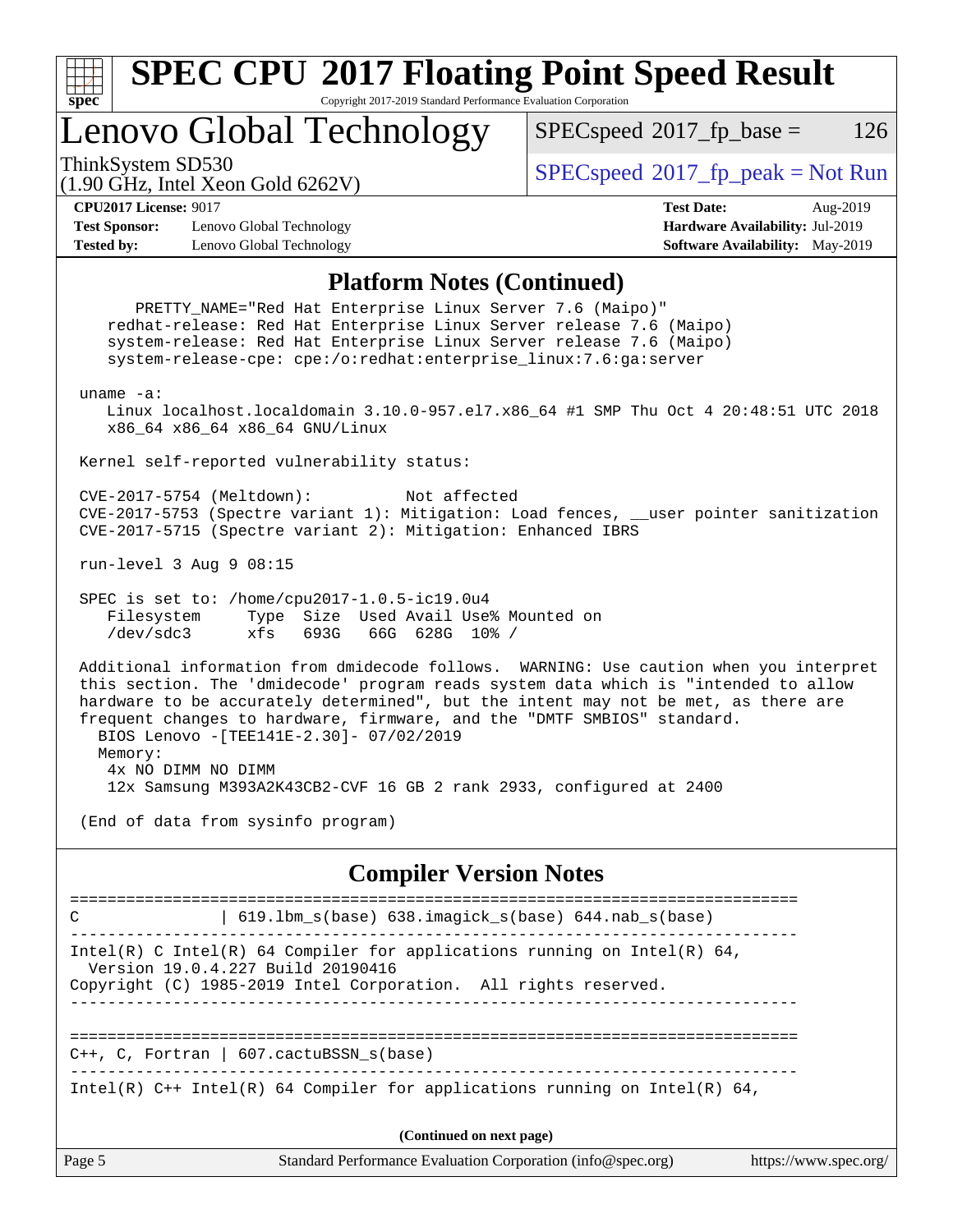| c<br>е |  |  |  |  |
|--------|--|--|--|--|

# **[SPEC CPU](http://www.spec.org/auto/cpu2017/Docs/result-fields.html#SPECCPU2017FloatingPointSpeedResult)[2017 Floating Point Speed Result](http://www.spec.org/auto/cpu2017/Docs/result-fields.html#SPECCPU2017FloatingPointSpeedResult)**

Copyright 2017-2019 Standard Performance Evaluation Corporation

# Lenovo Global Technology

 $SPECspeed^{\circ}2017_fp\_base = 126$  $SPECspeed^{\circ}2017_fp\_base = 126$ 

(1.90 GHz, Intel Xeon Gold 6262V)

 $SPECspeed^{\circ}2017_fp\_peak = Not Run$  $SPECspeed^{\circ}2017_fp\_peak = Not Run$ 

**[Test Sponsor:](http://www.spec.org/auto/cpu2017/Docs/result-fields.html#TestSponsor)** Lenovo Global Technology **[Hardware Availability:](http://www.spec.org/auto/cpu2017/Docs/result-fields.html#HardwareAvailability)** Jul-2019 **[Tested by:](http://www.spec.org/auto/cpu2017/Docs/result-fields.html#Testedby)** Lenovo Global Technology **[Software Availability:](http://www.spec.org/auto/cpu2017/Docs/result-fields.html#SoftwareAvailability)** May-2019

**[CPU2017 License:](http://www.spec.org/auto/cpu2017/Docs/result-fields.html#CPU2017License)** 9017 **[Test Date:](http://www.spec.org/auto/cpu2017/Docs/result-fields.html#TestDate)** Aug-2019

## **[Compiler Version Notes \(Continued\)](http://www.spec.org/auto/cpu2017/Docs/result-fields.html#CompilerVersionNotes)**

| Version 19.0.4.227 Build 20190416<br>Copyright (C) 1985-2019 Intel Corporation. All rights reserved.<br>Intel(R) C Intel(R) 64 Compiler for applications running on Intel(R) 64,<br>Version 19.0.4.227 Build 20190416<br>Copyright (C) 1985-2019 Intel Corporation. All rights reserved.<br>$Intel(R)$ Fortran Intel(R) 64 Compiler for applications running on Intel(R)<br>64, Version 19.0.4.227 Build 20190416<br>Copyright (C) 1985-2019 Intel Corporation. All rights reserved. |  |  |  |  |  |
|--------------------------------------------------------------------------------------------------------------------------------------------------------------------------------------------------------------------------------------------------------------------------------------------------------------------------------------------------------------------------------------------------------------------------------------------------------------------------------------|--|--|--|--|--|
| Fortran 		   603.bwaves_s(base) 649.fotonik3d_s(base) 654.roms_s(base)                                                                                                                                                                                                                                                                                                                                                                                                               |  |  |  |  |  |
| $Intel(R)$ Fortran Intel(R) 64 Compiler for applications running on Intel(R)<br>64, Version 19.0.4.227 Build 20190416<br>Copyright (C) 1985-2019 Intel Corporation. All rights reserved.                                                                                                                                                                                                                                                                                             |  |  |  |  |  |
| Fortran, C $\vert$ 621.wrf s(base) 627.cam4 s(base) 628.pop2 s(base)                                                                                                                                                                                                                                                                                                                                                                                                                 |  |  |  |  |  |
| $Intel(R)$ Fortran Intel(R) 64 Compiler for applications running on Intel(R)<br>64, Version 19.0.4.227 Build 20190416<br>Copyright (C) 1985-2019 Intel Corporation. All rights reserved.<br>Intel(R) C Intel(R) 64 Compiler for applications running on Intel(R) 64,<br>Version 19.0.4.227 Build 20190416<br>Copyright (C) 1985-2019 Intel Corporation. All rights reserved.                                                                                                         |  |  |  |  |  |

## **[Base Compiler Invocation](http://www.spec.org/auto/cpu2017/Docs/result-fields.html#BaseCompilerInvocation)**

[C benchmarks](http://www.spec.org/auto/cpu2017/Docs/result-fields.html#Cbenchmarks): [icc -m64 -std=c11](http://www.spec.org/cpu2017/results/res2019q3/cpu2017-20190903-17616.flags.html#user_CCbase_intel_icc_64bit_c11_33ee0cdaae7deeeab2a9725423ba97205ce30f63b9926c2519791662299b76a0318f32ddfffdc46587804de3178b4f9328c46fa7c2b0cd779d7a61945c91cd35)

[Fortran benchmarks](http://www.spec.org/auto/cpu2017/Docs/result-fields.html#Fortranbenchmarks): [ifort -m64](http://www.spec.org/cpu2017/results/res2019q3/cpu2017-20190903-17616.flags.html#user_FCbase_intel_ifort_64bit_24f2bb282fbaeffd6157abe4f878425411749daecae9a33200eee2bee2fe76f3b89351d69a8130dd5949958ce389cf37ff59a95e7a40d588e8d3a57e0c3fd751)

[Benchmarks using both Fortran and C](http://www.spec.org/auto/cpu2017/Docs/result-fields.html#BenchmarksusingbothFortranandC): [ifort -m64](http://www.spec.org/cpu2017/results/res2019q3/cpu2017-20190903-17616.flags.html#user_CC_FCbase_intel_ifort_64bit_24f2bb282fbaeffd6157abe4f878425411749daecae9a33200eee2bee2fe76f3b89351d69a8130dd5949958ce389cf37ff59a95e7a40d588e8d3a57e0c3fd751) [icc -m64 -std=c11](http://www.spec.org/cpu2017/results/res2019q3/cpu2017-20190903-17616.flags.html#user_CC_FCbase_intel_icc_64bit_c11_33ee0cdaae7deeeab2a9725423ba97205ce30f63b9926c2519791662299b76a0318f32ddfffdc46587804de3178b4f9328c46fa7c2b0cd779d7a61945c91cd35)

[Benchmarks using Fortran, C, and C++:](http://www.spec.org/auto/cpu2017/Docs/result-fields.html#BenchmarksusingFortranCandCXX) [icpc -m64](http://www.spec.org/cpu2017/results/res2019q3/cpu2017-20190903-17616.flags.html#user_CC_CXX_FCbase_intel_icpc_64bit_4ecb2543ae3f1412ef961e0650ca070fec7b7afdcd6ed48761b84423119d1bf6bdf5cad15b44d48e7256388bc77273b966e5eb805aefd121eb22e9299b2ec9d9) [icc -m64 -std=c11](http://www.spec.org/cpu2017/results/res2019q3/cpu2017-20190903-17616.flags.html#user_CC_CXX_FCbase_intel_icc_64bit_c11_33ee0cdaae7deeeab2a9725423ba97205ce30f63b9926c2519791662299b76a0318f32ddfffdc46587804de3178b4f9328c46fa7c2b0cd779d7a61945c91cd35) [ifort -m64](http://www.spec.org/cpu2017/results/res2019q3/cpu2017-20190903-17616.flags.html#user_CC_CXX_FCbase_intel_ifort_64bit_24f2bb282fbaeffd6157abe4f878425411749daecae9a33200eee2bee2fe76f3b89351d69a8130dd5949958ce389cf37ff59a95e7a40d588e8d3a57e0c3fd751)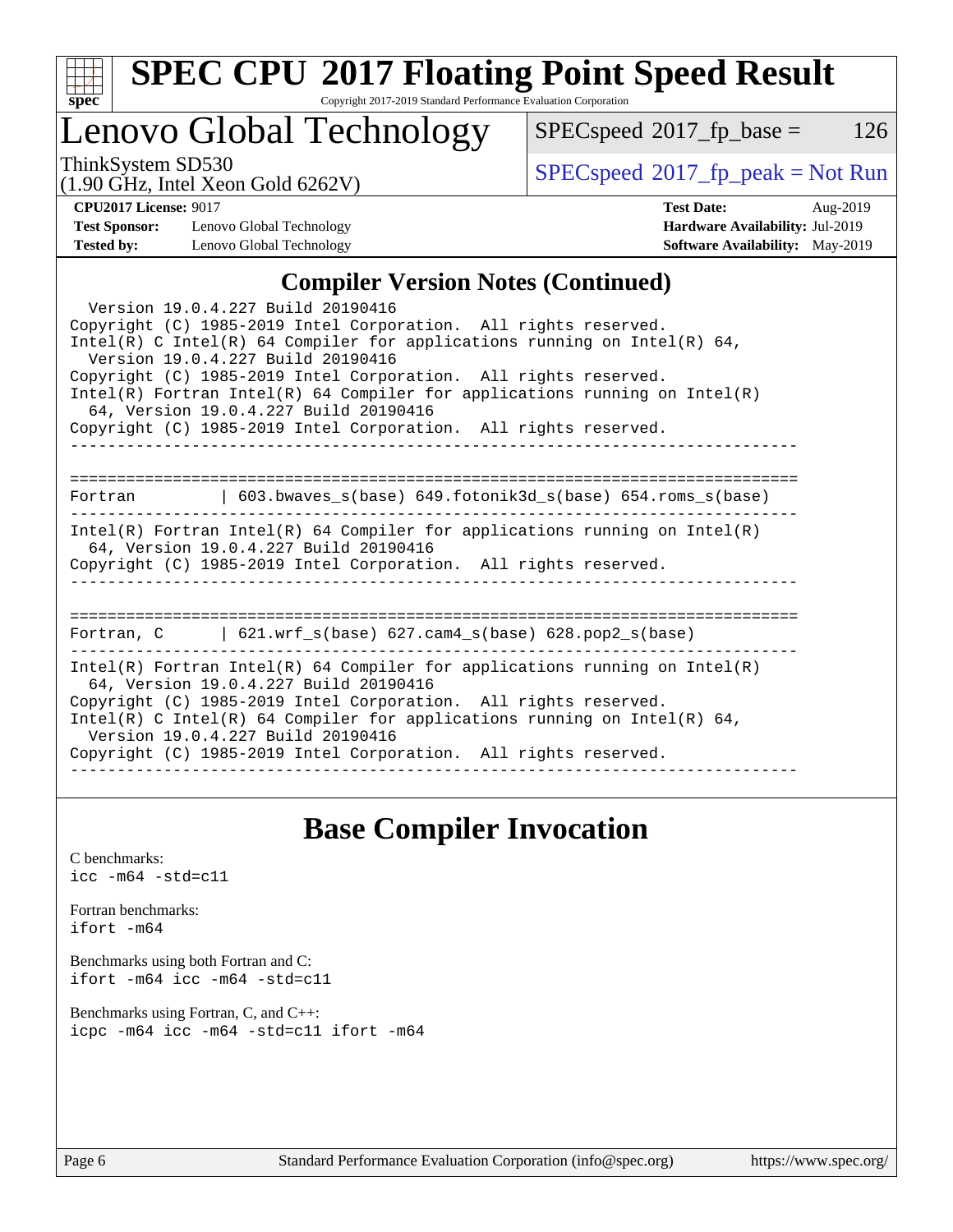

### **[SPEC CPU](http://www.spec.org/auto/cpu2017/Docs/result-fields.html#SPECCPU2017FloatingPointSpeedResult)[2017 Floating Point Speed Result](http://www.spec.org/auto/cpu2017/Docs/result-fields.html#SPECCPU2017FloatingPointSpeedResult)** Copyright 2017-2019 Standard Performance Evaluation Corporation

# Lenovo Global Technology

 $SPEC speed^{\circ}2017\_fp\_base = 126$ 

(1.90 GHz, Intel Xeon Gold 6262V)

ThinkSystem SD530  $SPECspeed^{\circ}2017_fp\_peak = Not Run$  $SPECspeed^{\circ}2017_fp\_peak = Not Run$ 

**[Test Sponsor:](http://www.spec.org/auto/cpu2017/Docs/result-fields.html#TestSponsor)** Lenovo Global Technology **[Hardware Availability:](http://www.spec.org/auto/cpu2017/Docs/result-fields.html#HardwareAvailability)** Jul-2019 **[Tested by:](http://www.spec.org/auto/cpu2017/Docs/result-fields.html#Testedby)** Lenovo Global Technology **[Software Availability:](http://www.spec.org/auto/cpu2017/Docs/result-fields.html#SoftwareAvailability)** May-2019

**[CPU2017 License:](http://www.spec.org/auto/cpu2017/Docs/result-fields.html#CPU2017License)** 9017 **[Test Date:](http://www.spec.org/auto/cpu2017/Docs/result-fields.html#TestDate)** Aug-2019

# **[Base Portability Flags](http://www.spec.org/auto/cpu2017/Docs/result-fields.html#BasePortabilityFlags)**

 603.bwaves\_s: [-DSPEC\\_LP64](http://www.spec.org/cpu2017/results/res2019q3/cpu2017-20190903-17616.flags.html#suite_basePORTABILITY603_bwaves_s_DSPEC_LP64) 607.cactuBSSN\_s: [-DSPEC\\_LP64](http://www.spec.org/cpu2017/results/res2019q3/cpu2017-20190903-17616.flags.html#suite_basePORTABILITY607_cactuBSSN_s_DSPEC_LP64) 619.lbm\_s: [-DSPEC\\_LP64](http://www.spec.org/cpu2017/results/res2019q3/cpu2017-20190903-17616.flags.html#suite_basePORTABILITY619_lbm_s_DSPEC_LP64) 621.wrf\_s: [-DSPEC\\_LP64](http://www.spec.org/cpu2017/results/res2019q3/cpu2017-20190903-17616.flags.html#suite_basePORTABILITY621_wrf_s_DSPEC_LP64) [-DSPEC\\_CASE\\_FLAG](http://www.spec.org/cpu2017/results/res2019q3/cpu2017-20190903-17616.flags.html#b621.wrf_s_baseCPORTABILITY_DSPEC_CASE_FLAG) [-convert big\\_endian](http://www.spec.org/cpu2017/results/res2019q3/cpu2017-20190903-17616.flags.html#user_baseFPORTABILITY621_wrf_s_convert_big_endian_c3194028bc08c63ac5d04de18c48ce6d347e4e562e8892b8bdbdc0214820426deb8554edfa529a3fb25a586e65a3d812c835984020483e7e73212c4d31a38223) 627.cam4\_s: [-DSPEC\\_LP64](http://www.spec.org/cpu2017/results/res2019q3/cpu2017-20190903-17616.flags.html#suite_basePORTABILITY627_cam4_s_DSPEC_LP64) [-DSPEC\\_CASE\\_FLAG](http://www.spec.org/cpu2017/results/res2019q3/cpu2017-20190903-17616.flags.html#b627.cam4_s_baseCPORTABILITY_DSPEC_CASE_FLAG) 628.pop2\_s: [-DSPEC\\_LP64](http://www.spec.org/cpu2017/results/res2019q3/cpu2017-20190903-17616.flags.html#suite_basePORTABILITY628_pop2_s_DSPEC_LP64) [-DSPEC\\_CASE\\_FLAG](http://www.spec.org/cpu2017/results/res2019q3/cpu2017-20190903-17616.flags.html#b628.pop2_s_baseCPORTABILITY_DSPEC_CASE_FLAG) [-convert big\\_endian](http://www.spec.org/cpu2017/results/res2019q3/cpu2017-20190903-17616.flags.html#user_baseFPORTABILITY628_pop2_s_convert_big_endian_c3194028bc08c63ac5d04de18c48ce6d347e4e562e8892b8bdbdc0214820426deb8554edfa529a3fb25a586e65a3d812c835984020483e7e73212c4d31a38223) [-assume byterecl](http://www.spec.org/cpu2017/results/res2019q3/cpu2017-20190903-17616.flags.html#user_baseFPORTABILITY628_pop2_s_assume_byterecl_7e47d18b9513cf18525430bbf0f2177aa9bf368bc7a059c09b2c06a34b53bd3447c950d3f8d6c70e3faf3a05c8557d66a5798b567902e8849adc142926523472) 638.imagick\_s: [-DSPEC\\_LP64](http://www.spec.org/cpu2017/results/res2019q3/cpu2017-20190903-17616.flags.html#suite_basePORTABILITY638_imagick_s_DSPEC_LP64) 644.nab\_s: [-DSPEC\\_LP64](http://www.spec.org/cpu2017/results/res2019q3/cpu2017-20190903-17616.flags.html#suite_basePORTABILITY644_nab_s_DSPEC_LP64) 649.fotonik3d\_s: [-DSPEC\\_LP64](http://www.spec.org/cpu2017/results/res2019q3/cpu2017-20190903-17616.flags.html#suite_basePORTABILITY649_fotonik3d_s_DSPEC_LP64) 654.roms\_s: [-DSPEC\\_LP64](http://www.spec.org/cpu2017/results/res2019q3/cpu2017-20190903-17616.flags.html#suite_basePORTABILITY654_roms_s_DSPEC_LP64)

# **[Base Optimization Flags](http://www.spec.org/auto/cpu2017/Docs/result-fields.html#BaseOptimizationFlags)**

[C benchmarks](http://www.spec.org/auto/cpu2017/Docs/result-fields.html#Cbenchmarks):

[-xCORE-AVX512](http://www.spec.org/cpu2017/results/res2019q3/cpu2017-20190903-17616.flags.html#user_CCbase_f-xCORE-AVX512) [-ipo](http://www.spec.org/cpu2017/results/res2019q3/cpu2017-20190903-17616.flags.html#user_CCbase_f-ipo) [-O3](http://www.spec.org/cpu2017/results/res2019q3/cpu2017-20190903-17616.flags.html#user_CCbase_f-O3) [-no-prec-div](http://www.spec.org/cpu2017/results/res2019q3/cpu2017-20190903-17616.flags.html#user_CCbase_f-no-prec-div) [-qopt-prefetch](http://www.spec.org/cpu2017/results/res2019q3/cpu2017-20190903-17616.flags.html#user_CCbase_f-qopt-prefetch) [-ffinite-math-only](http://www.spec.org/cpu2017/results/res2019q3/cpu2017-20190903-17616.flags.html#user_CCbase_f_finite_math_only_cb91587bd2077682c4b38af759c288ed7c732db004271a9512da14a4f8007909a5f1427ecbf1a0fb78ff2a814402c6114ac565ca162485bbcae155b5e4258871) [-qopt-mem-layout-trans=4](http://www.spec.org/cpu2017/results/res2019q3/cpu2017-20190903-17616.flags.html#user_CCbase_f-qopt-mem-layout-trans_fa39e755916c150a61361b7846f310bcdf6f04e385ef281cadf3647acec3f0ae266d1a1d22d972a7087a248fd4e6ca390a3634700869573d231a252c784941a8) [-qopenmp](http://www.spec.org/cpu2017/results/res2019q3/cpu2017-20190903-17616.flags.html#user_CCbase_qopenmp_16be0c44f24f464004c6784a7acb94aca937f053568ce72f94b139a11c7c168634a55f6653758ddd83bcf7b8463e8028bb0b48b77bcddc6b78d5d95bb1df2967) [-DSPEC\\_OPENMP](http://www.spec.org/cpu2017/results/res2019q3/cpu2017-20190903-17616.flags.html#suite_CCbase_DSPEC_OPENMP)

[Fortran benchmarks](http://www.spec.org/auto/cpu2017/Docs/result-fields.html#Fortranbenchmarks):

[-DSPEC\\_OPENMP](http://www.spec.org/cpu2017/results/res2019q3/cpu2017-20190903-17616.flags.html#suite_FCbase_DSPEC_OPENMP) [-xCORE-AVX512](http://www.spec.org/cpu2017/results/res2019q3/cpu2017-20190903-17616.flags.html#user_FCbase_f-xCORE-AVX512) [-ipo](http://www.spec.org/cpu2017/results/res2019q3/cpu2017-20190903-17616.flags.html#user_FCbase_f-ipo) [-O3](http://www.spec.org/cpu2017/results/res2019q3/cpu2017-20190903-17616.flags.html#user_FCbase_f-O3) [-no-prec-div](http://www.spec.org/cpu2017/results/res2019q3/cpu2017-20190903-17616.flags.html#user_FCbase_f-no-prec-div) [-qopt-prefetch](http://www.spec.org/cpu2017/results/res2019q3/cpu2017-20190903-17616.flags.html#user_FCbase_f-qopt-prefetch) [-ffinite-math-only](http://www.spec.org/cpu2017/results/res2019q3/cpu2017-20190903-17616.flags.html#user_FCbase_f_finite_math_only_cb91587bd2077682c4b38af759c288ed7c732db004271a9512da14a4f8007909a5f1427ecbf1a0fb78ff2a814402c6114ac565ca162485bbcae155b5e4258871) [-qopt-mem-layout-trans=4](http://www.spec.org/cpu2017/results/res2019q3/cpu2017-20190903-17616.flags.html#user_FCbase_f-qopt-mem-layout-trans_fa39e755916c150a61361b7846f310bcdf6f04e385ef281cadf3647acec3f0ae266d1a1d22d972a7087a248fd4e6ca390a3634700869573d231a252c784941a8) [-qopenmp](http://www.spec.org/cpu2017/results/res2019q3/cpu2017-20190903-17616.flags.html#user_FCbase_qopenmp_16be0c44f24f464004c6784a7acb94aca937f053568ce72f94b139a11c7c168634a55f6653758ddd83bcf7b8463e8028bb0b48b77bcddc6b78d5d95bb1df2967) [-nostandard-realloc-lhs](http://www.spec.org/cpu2017/results/res2019q3/cpu2017-20190903-17616.flags.html#user_FCbase_f_2003_std_realloc_82b4557e90729c0f113870c07e44d33d6f5a304b4f63d4c15d2d0f1fab99f5daaed73bdb9275d9ae411527f28b936061aa8b9c8f2d63842963b95c9dd6426b8a)

[Benchmarks using both Fortran and C](http://www.spec.org/auto/cpu2017/Docs/result-fields.html#BenchmarksusingbothFortranandC):

[-xCORE-AVX512](http://www.spec.org/cpu2017/results/res2019q3/cpu2017-20190903-17616.flags.html#user_CC_FCbase_f-xCORE-AVX512) [-ipo](http://www.spec.org/cpu2017/results/res2019q3/cpu2017-20190903-17616.flags.html#user_CC_FCbase_f-ipo) [-O3](http://www.spec.org/cpu2017/results/res2019q3/cpu2017-20190903-17616.flags.html#user_CC_FCbase_f-O3) [-no-prec-div](http://www.spec.org/cpu2017/results/res2019q3/cpu2017-20190903-17616.flags.html#user_CC_FCbase_f-no-prec-div) [-qopt-prefetch](http://www.spec.org/cpu2017/results/res2019q3/cpu2017-20190903-17616.flags.html#user_CC_FCbase_f-qopt-prefetch) [-ffinite-math-only](http://www.spec.org/cpu2017/results/res2019q3/cpu2017-20190903-17616.flags.html#user_CC_FCbase_f_finite_math_only_cb91587bd2077682c4b38af759c288ed7c732db004271a9512da14a4f8007909a5f1427ecbf1a0fb78ff2a814402c6114ac565ca162485bbcae155b5e4258871) [-qopt-mem-layout-trans=4](http://www.spec.org/cpu2017/results/res2019q3/cpu2017-20190903-17616.flags.html#user_CC_FCbase_f-qopt-mem-layout-trans_fa39e755916c150a61361b7846f310bcdf6f04e385ef281cadf3647acec3f0ae266d1a1d22d972a7087a248fd4e6ca390a3634700869573d231a252c784941a8) [-qopenmp](http://www.spec.org/cpu2017/results/res2019q3/cpu2017-20190903-17616.flags.html#user_CC_FCbase_qopenmp_16be0c44f24f464004c6784a7acb94aca937f053568ce72f94b139a11c7c168634a55f6653758ddd83bcf7b8463e8028bb0b48b77bcddc6b78d5d95bb1df2967) [-DSPEC\\_OPENMP](http://www.spec.org/cpu2017/results/res2019q3/cpu2017-20190903-17616.flags.html#suite_CC_FCbase_DSPEC_OPENMP) [-nostandard-realloc-lhs](http://www.spec.org/cpu2017/results/res2019q3/cpu2017-20190903-17616.flags.html#user_CC_FCbase_f_2003_std_realloc_82b4557e90729c0f113870c07e44d33d6f5a304b4f63d4c15d2d0f1fab99f5daaed73bdb9275d9ae411527f28b936061aa8b9c8f2d63842963b95c9dd6426b8a)

[Benchmarks using Fortran, C, and C++:](http://www.spec.org/auto/cpu2017/Docs/result-fields.html#BenchmarksusingFortranCandCXX)

[-xCORE-AVX512](http://www.spec.org/cpu2017/results/res2019q3/cpu2017-20190903-17616.flags.html#user_CC_CXX_FCbase_f-xCORE-AVX512) [-ipo](http://www.spec.org/cpu2017/results/res2019q3/cpu2017-20190903-17616.flags.html#user_CC_CXX_FCbase_f-ipo) [-O3](http://www.spec.org/cpu2017/results/res2019q3/cpu2017-20190903-17616.flags.html#user_CC_CXX_FCbase_f-O3) [-no-prec-div](http://www.spec.org/cpu2017/results/res2019q3/cpu2017-20190903-17616.flags.html#user_CC_CXX_FCbase_f-no-prec-div) [-qopt-prefetch](http://www.spec.org/cpu2017/results/res2019q3/cpu2017-20190903-17616.flags.html#user_CC_CXX_FCbase_f-qopt-prefetch) [-ffinite-math-only](http://www.spec.org/cpu2017/results/res2019q3/cpu2017-20190903-17616.flags.html#user_CC_CXX_FCbase_f_finite_math_only_cb91587bd2077682c4b38af759c288ed7c732db004271a9512da14a4f8007909a5f1427ecbf1a0fb78ff2a814402c6114ac565ca162485bbcae155b5e4258871) [-qopt-mem-layout-trans=4](http://www.spec.org/cpu2017/results/res2019q3/cpu2017-20190903-17616.flags.html#user_CC_CXX_FCbase_f-qopt-mem-layout-trans_fa39e755916c150a61361b7846f310bcdf6f04e385ef281cadf3647acec3f0ae266d1a1d22d972a7087a248fd4e6ca390a3634700869573d231a252c784941a8) [-qopenmp](http://www.spec.org/cpu2017/results/res2019q3/cpu2017-20190903-17616.flags.html#user_CC_CXX_FCbase_qopenmp_16be0c44f24f464004c6784a7acb94aca937f053568ce72f94b139a11c7c168634a55f6653758ddd83bcf7b8463e8028bb0b48b77bcddc6b78d5d95bb1df2967) [-DSPEC\\_OPENMP](http://www.spec.org/cpu2017/results/res2019q3/cpu2017-20190903-17616.flags.html#suite_CC_CXX_FCbase_DSPEC_OPENMP) [-nostandard-realloc-lhs](http://www.spec.org/cpu2017/results/res2019q3/cpu2017-20190903-17616.flags.html#user_CC_CXX_FCbase_f_2003_std_realloc_82b4557e90729c0f113870c07e44d33d6f5a304b4f63d4c15d2d0f1fab99f5daaed73bdb9275d9ae411527f28b936061aa8b9c8f2d63842963b95c9dd6426b8a)

[The flags files that were used to format this result can be browsed at](tmsearch)

<http://www.spec.org/cpu2017/flags/Intel-ic18.0-official-linux64.2019-04-02.html> <http://www.spec.org/cpu2017/flags/Lenovo-Platform-SPECcpu2017-Flags-V1.2-CLX-D.html>

[You can also download the XML flags sources by saving the following links:](tmsearch) <http://www.spec.org/cpu2017/flags/Intel-ic18.0-official-linux64.2019-04-02.xml> <http://www.spec.org/cpu2017/flags/Lenovo-Platform-SPECcpu2017-Flags-V1.2-CLX-D.xml>